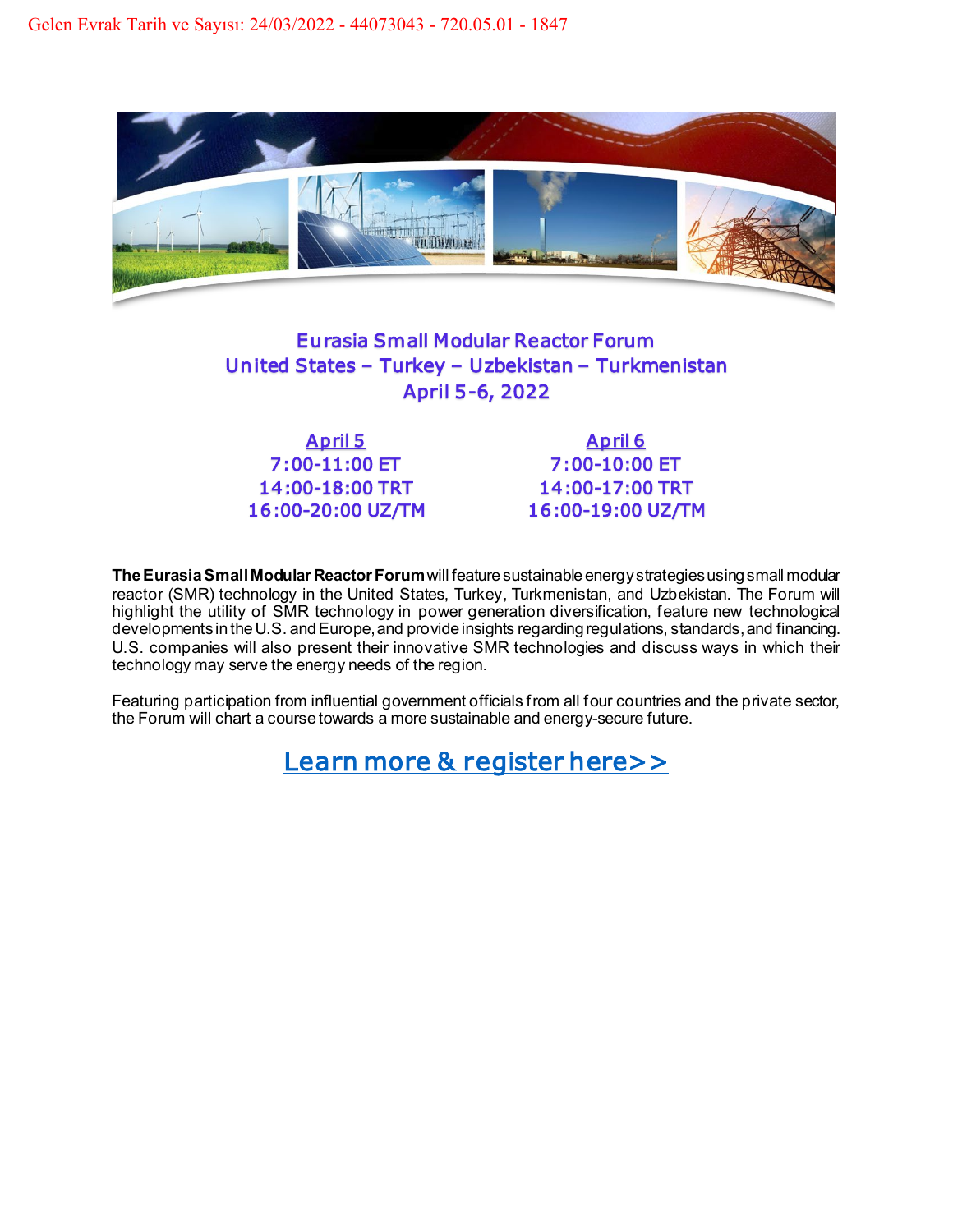## **AGENDA**

## **DAY 1**

| April 5, 2022 |  |  |
|---------------|--|--|
|---------------|--|--|

| 7:00 ET     | <b>Opening Remarks:</b>                                                                             |
|-------------|-----------------------------------------------------------------------------------------------------|
| 14:00 TRT   | Ambassador Jeffry L. Flake, U.S. Ambassador to Turkey                                               |
| 16:00 UZ/TM | Marisa Lago, Undersecretary of Commerce for International Trade,                                    |
|             | <b>U.S. Department of Commerce</b>                                                                  |
|             | Dr. Alparslan Bayraktar, Deputy Minister, Ministry of Energy and<br>$\overline{\phantom{0}}$        |
|             | Natural Resources, Republic of Turkiye                                                              |
| 7:30 ET     | Session 1: SMR Technology Developments in the U.S. and in Europe                                    |
| 14:30 TRT   |                                                                                                     |
| 16:30 UZ/TM | Moderator: Andrew Glass, Commercial Attaché, Partner Post Manager for                               |
|             | Azerbaijan, Georgia, Turkmenistan, and Uzbekistan                                                   |
|             |                                                                                                     |
|             | Jonathan Chesebro, Senior Nuclear Trade Specialist, Office of Energy<br>$\qquad \qquad -$           |
|             | and Environmental Industries, U.S. Department of Commerce                                           |
|             | Marcus Nichol, Senior Director, New Reactors, Nuclear Energy Institute<br>$\overline{\phantom{a}}$  |
|             | Hon. Jeff Merrifield, Chair, Advanced Nuclear Working Group, U.S.                                   |
|             | <b>Nuclear Industry Council (pre-recorded speech)</b>                                               |
| 8:30 ET     | Session 2: Plans and Programs for the Diversification of Power Generation, and                      |
| 15:30 TRT   | the Role of SMR Technologies in the Future Energy Plans of Turkey and                               |
| 17:30 UZ/TM | <b>Uzbekistan</b>                                                                                   |
|             |                                                                                                     |
|             | Dr. Orkun HASEKİOĞLU, Vice President of Turkish Energy, Nuclear, and                                |
|             | <b>Mineral Research Agency (TENMAK)</b>                                                             |
|             | Jurabek Mirzamakhmudov, Head of the Uzbekistan Agency for the                                       |
|             | <b>Development of Nuclear Energy (UzAtom)</b>                                                       |
| 9:00 ET     | Session 3: U.S. SMR Technology Company Presentations                                                |
| 16:00 TRT   |                                                                                                     |
| 18:00 UZ/TM | Moderator: Serdar Cetinkaya, Deputy Commercial Attaché & Energy Leader,                             |
|             | <b>U.S. Embassy, Turkey</b>                                                                         |
|             |                                                                                                     |
|             | Chris Blessing, Director, Business Development, TerraPower LLC                                      |
|             | Dr. Jon Ball, Executive Vice President, Advanced Nuclear, GE Hitachi                                |
|             | <b>Nuclear Energy</b>                                                                               |
|             | <b>Cheryl Collins, Director of Sales, NuScale</b>                                                   |
|             | Dr. Rick Springman, SVP of International Projects, Holtec International<br>$\overline{\phantom{a}}$ |
|             | Bonita Chester, Director of Marketing and External Relations, Oklo                                  |
|             | X-Energy, (TBD)                                                                                     |
|             |                                                                                                     |
| 11:00 ET    | Closing                                                                                             |
| 18:00 TRT   |                                                                                                     |
| 20:00 UZ/TM |                                                                                                     |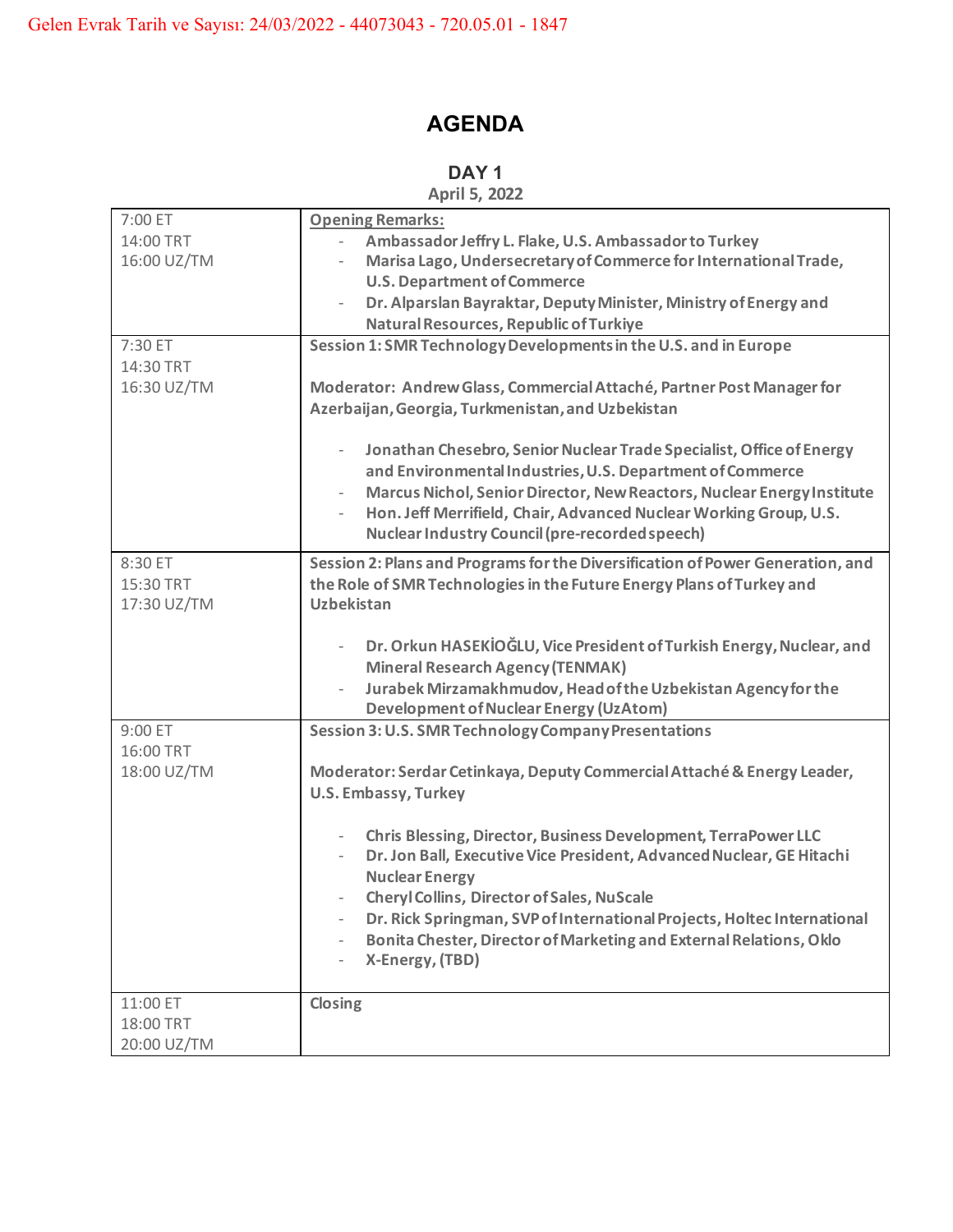| 7:00 ET<br>14:00 TRT<br>16:00 UZ/TM  | <b>Opening Remarks:</b><br>Ambassador Matthew S. Klimow, U.S. Ambassador to Turkmenistan<br>$\overline{\phantom{0}}$<br><b>Deputy Minister of Energy of Turkmenistan (TBC)</b>                                                                                                                                                                                                                                                                                                                                                                                                                                                                                                                              |
|--------------------------------------|-------------------------------------------------------------------------------------------------------------------------------------------------------------------------------------------------------------------------------------------------------------------------------------------------------------------------------------------------------------------------------------------------------------------------------------------------------------------------------------------------------------------------------------------------------------------------------------------------------------------------------------------------------------------------------------------------------------|
| 7:30 ET<br>14:30 TRT<br>16:30 UZ/TM  | Azim Akhmedkhadjaev, First Deputy Minister of Energy of Uzbekistan<br><b>Session 1: SMR Regulatory Developments</b><br>Moderator: Jonathan Chesebro, Senior Nuclear Trade Specialist, Office of Energy<br>and Environmental Industries, U.S. Department of Commerce<br>Stewart Magruder, Senior Project Manager, Advanced Reactor Licensing<br>Branch, Office of Nuclear Reactor Regulation, U.S. Nuclear Regulatory<br><b>Commission (NRC)</b><br>Abdubobur Muminov, Chief Specialist of Radiation and Nuclear Safety,<br>Department of State Committee for Industrial Safety, Uzbekistan                                                                                                                  |
| 8:30 ET<br>15:30 TRT<br>17:30 UZ/TM  | Session 2: USTDA support in SMR project development in the region<br>Carl Kress, Regional Director, USTDA                                                                                                                                                                                                                                                                                                                                                                                                                                                                                                                                                                                                   |
| 9:00 ET<br>16:00 TRT<br>18:00 UZ/TM  | Session 3: The Role of SMRs in Achieving Global Climate Goals<br>Moderator: Serdar Cetinkaya, Deputy Commercial Attaché & Energy Leader,<br><b>U.S. Embassy, Turkey</b><br>Alice Caponiti, Deputy Assistant Secretary for Reactor Fleet and<br>Advanced Reactor Deployment, Office of Nuclear Energy,<br><b>U.S. Department of Energy</b><br>Sagatom Saha, Special Advisor, Clean Energy, Innovation, and<br>Competitiveness, Office of the Special Presidential Envoy for Climate,<br><b>U.S. Department of State</b><br>Justin P. Friedman, Senior Advisor for Commercial Competitiveness in<br>Nuclear Energy, Bureau of International Security and Nonproliferation,<br><b>U.S. Department of State</b> |
| 10:00 ET<br>17:00 TRT<br>19:00 UZ/TM | <b>Closing Remarks</b><br>Heather Byrnes, Minister Counselor & Eurasia Regional Senior<br><b>Commercial Officer, U.S. Department of Commerce</b>                                                                                                                                                                                                                                                                                                                                                                                                                                                                                                                                                            |

**DAY 2 April 6, 2022**